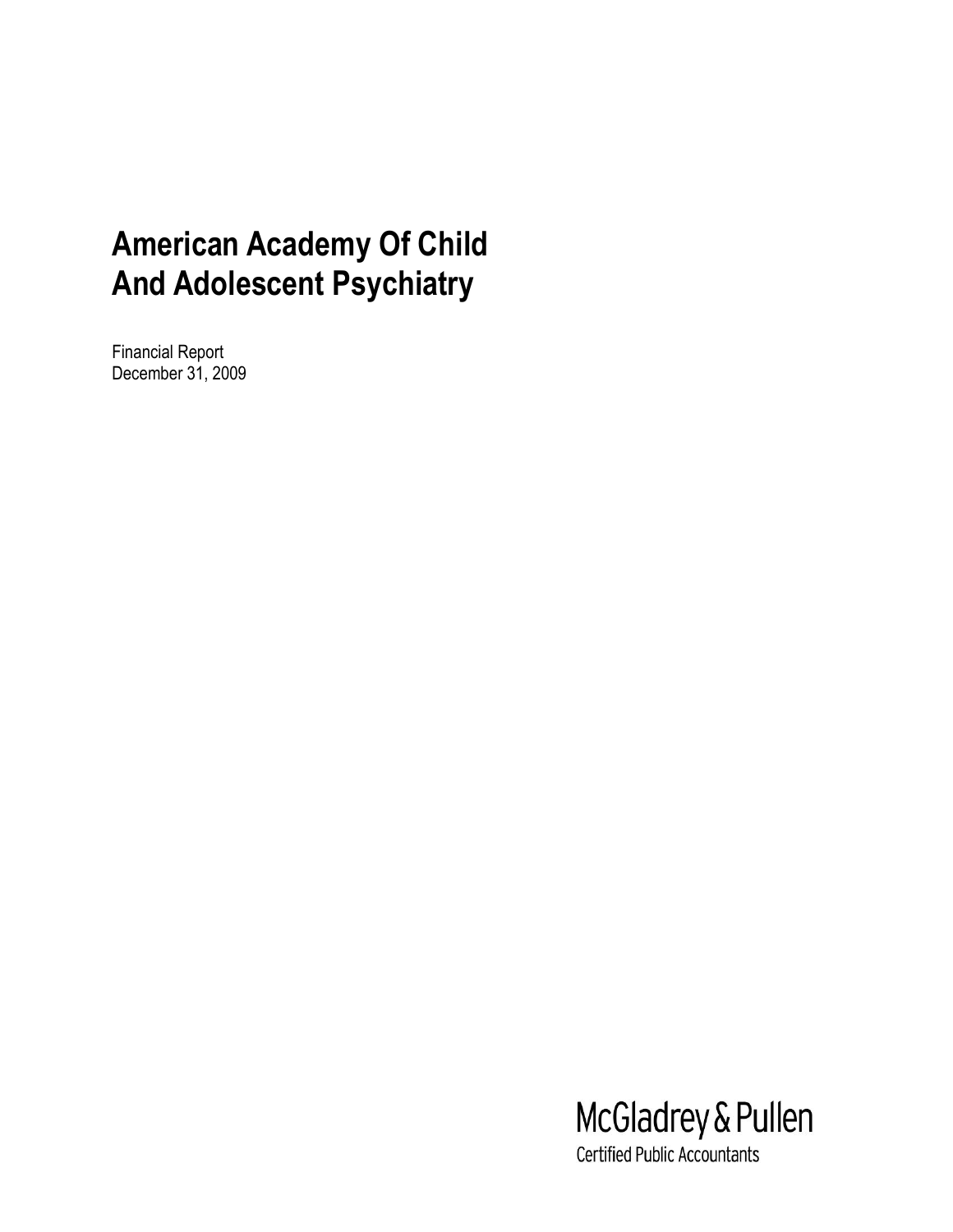# **Contents**

| <b>Independent Auditor's Report</b>                                                      |             |
|------------------------------------------------------------------------------------------|-------------|
| <b>Financial Statements</b>                                                              |             |
| <b>Balance Sheet</b><br><b>Statement Of Activities</b><br><b>Statement Of Cash Flows</b> | 2<br>3<br>4 |
| <b>Notes To Financial Statements</b>                                                     | $5 - 15$    |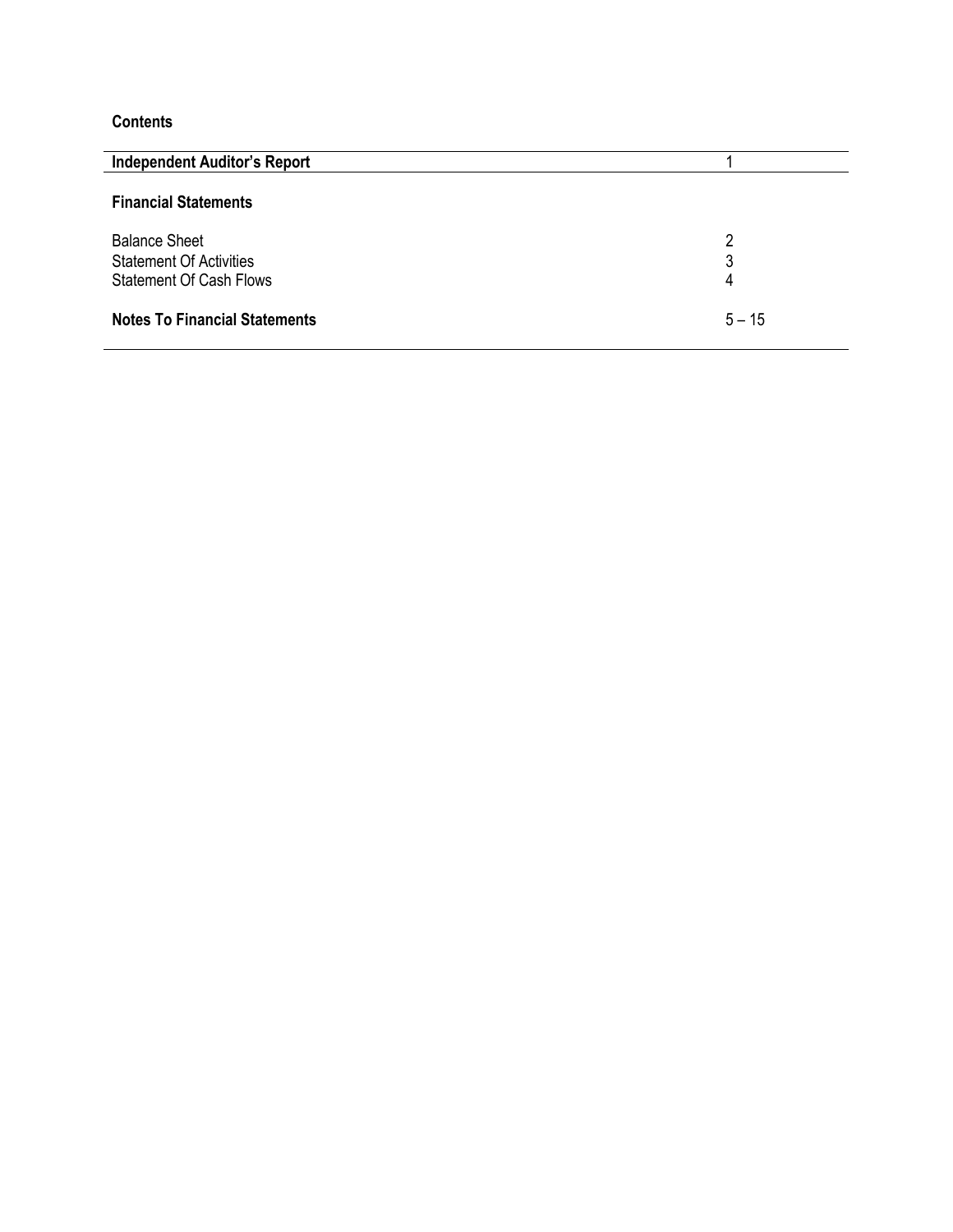# McGladrey & Pullen

**Certified Public Accountants** 

**Independent Auditor's Report**

To the Financial Planning Committee American Academy of Child and Adolescent Psychiatry Washington, D.C.

We have audited the accompanying balance sheet of the American Academy of Child and Adolescent Psychiatry (AACAP) as of December 31, 2009, and the related statements of activities and cash flows for the year then ended. These financial statements are the responsibility of AACAP's management. Our responsibility is to express an opinion on these financial statements based on our audit. The prior year summarized comparative information has been derived from AACAP's 2008 financial statements and, in our report dated June 9, 2009, we expressed an unqualified opinion on those financial statements.

We conducted our audit in accordance with auditing standards generally accepted in the United States of America and the standards applicable to financial audits contained in *Government Auditing Standards*, issued by the Comptroller General of the United States. Those standards require that we plan and perform the audit to obtain reasonable assurance about whether the financial statements are free of material misstatement. An audit includes consideration of internal control over financial reporting as a basis for designing audit procedures that are appropriate in the circumstances, but not for the purpose of expressing an opinion on the effectiveness of the AACAP's internal control over financial reporting. Accordingly, we express no such opinion. An audit includes examining, on a test basis, evidence supporting the amounts and disclosures in the financial statements. An audit also includes assessing the accounting principles used and significant estimates made by management, as well as evaluating the overall financial statement presentation. We believe that our audit provides a reasonable basis for our opinion.

In our opinion, the 2009 financial statements referred to above present fairly, in all material respects, the financial position of the American Academy of Child and Adolescent Psychiatry as of December 31, 2009, and the changes in its net assets and its cash flows for the year then ended in conformity with accounting principles generally accepted in the United States of America.

In accordance with *Government Auditing Standards*, we have also issued our report dated June 25, 2010, on our consideration of the American Academy of Child and Adolescent Psychiatry's internal control over financial reporting and our tests of its compliance with certain provisions of laws, regulations, contracts and grant agreements and other matters. The purpose of that report is to describe the scope of our testing of internal control over financial reporting and compliance and the results of that testing, and not to provide an opinion on the internal control over financial reporting or on compliance. That report is an integral part of an audit performed in accordance with *Government Auditing Standards* and should be considered in assessing the results of our audit.

McHadrey of Pullen, LLP

Vienna, Virginia June 25, 2010

McGladrey & Pullen, LLP is a member firm of RSM International, an affiliation of separate and independent legal entities.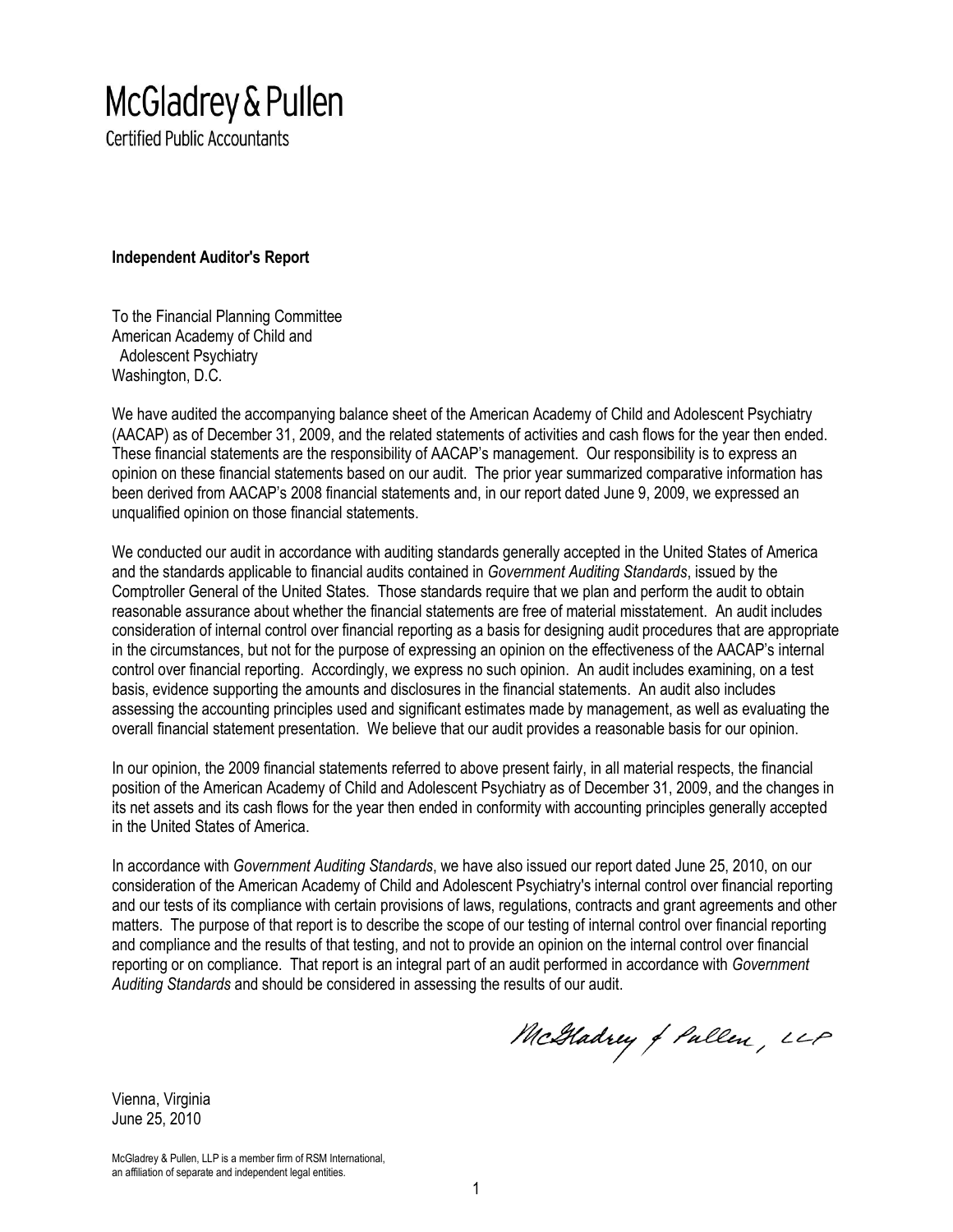# **Balance Sheet December 31, 2009 (With Comparative Totals For 2008)**

| <b>Assets</b>                                   |     | 2009       | 2008             |
|-------------------------------------------------|-----|------------|------------------|
| Cash And Cash Equivalents                       | \$  | 832,019    | \$<br>1,253,123  |
| Investments                                     |     | 6,676,184  | 5,260,956        |
| Receivables, net                                |     | 665,951    | 584,690          |
| <b>Prepaid Expenses</b>                         |     | 112,670    | 109,310          |
| Promises To Give, net                           |     | 70,790     | 109,948          |
| Property And Equipment, net                     |     | 2,651,474  | 2,782,120        |
|                                                 | -\$ | 11,009,088 | \$<br>10,100,147 |
| <b>Liabilities And Net Assets</b>               |     |            |                  |
| Liabilities                                     |     |            |                  |
| Accounts payable and accrued expenses           | \$  | 595,167    | \$<br>929,850    |
| Deferred revenues                               |     | 1,969,580  | 1,140,118        |
| Regional council dues payable                   |     | 206,075    | 123,707          |
| Note payable                                    |     | 369,711    | 468,047          |
| Security deposits                               |     | 2,800      | 2,322            |
|                                                 |     | 3,143,333  | 2,664,044        |
| Commitments And Contingencies (Notes 10 and 11) |     |            |                  |
| <b>Net Assets</b>                               |     |            |                  |
| Unrestricted:                                   |     |            |                  |
| Undesignated                                    |     | 4,104,061  | 4,134,377        |
| Board-designated                                |     | 257,787    | 194,045          |
|                                                 |     | 4,361,848  | 4,328,422        |
| Temporarily restricted                          |     | 2,079,041  | 1,682,815        |
| Permanently restricted                          |     | 1,424,866  | 1,424,866        |
|                                                 |     | 7,865,755  | 7,436,103        |
|                                                 |     | 11,009,088 | \$<br>10,100,147 |

See Notes To Financial Statements.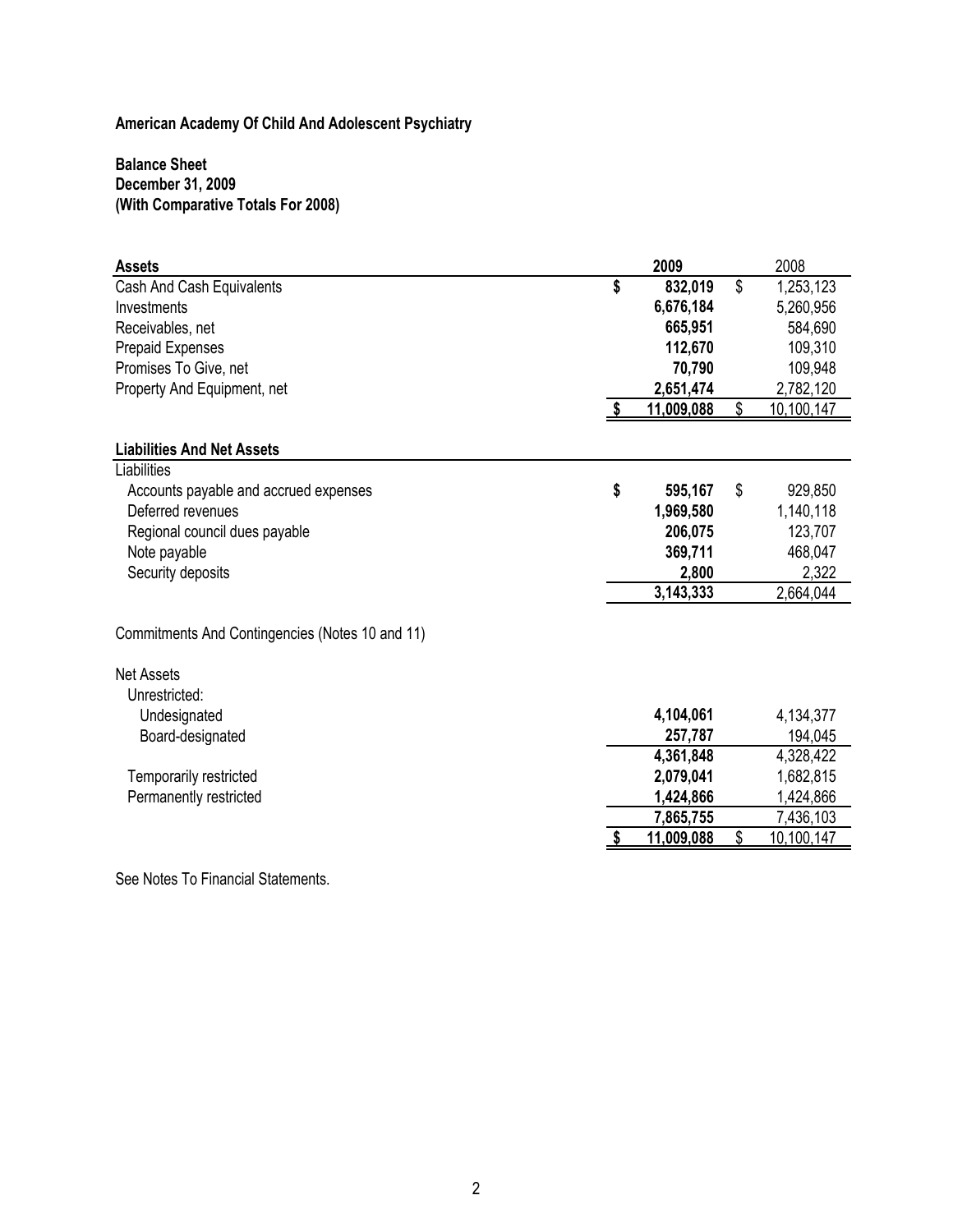# **Statement Of Activities Year Ended December 31, 2009 (With Comparative Totals For 2008)**

|                                       | 2009                              |                      |                   |                    |                    |
|---------------------------------------|-----------------------------------|----------------------|-------------------|--------------------|--------------------|
|                                       | <b>Temporarily</b><br>Permanently |                      | 2008              |                    |                    |
|                                       | <b>Unrestricted</b>               | <b>Restricted</b>    | <b>Restricted</b> | <b>Total</b>       | Total              |
| Revenue and support:                  |                                   |                      |                   |                    |                    |
| Membership dues and fees              | \$<br>2,060,832                   | \$<br>$\blacksquare$ | \$                | \$<br>2,060,832    | 2,033,148<br>\$    |
| Grants and contributions              | 1,189,855                         | 415,770              |                   | 1,605,625          | 2,137,699          |
| Investment gain (Loss)                | 638,069                           | 779,696              |                   | 1,417,765          | (2,324,250)        |
| Annual meeting and institutes         | 1,336,971                         |                      |                   | 1,336,971          | 1,573,700          |
| Journal                               | 1,301,146                         |                      |                   | 1,301,146          | 1,077,899          |
| Member benefit royalties              | 220,202                           |                      |                   | 220,202            | 249,933            |
| Annual review                         | 183,726                           |                      |                   | 183,726            | 131,479            |
| January Institute                     | 173,309                           |                      |                   | 173,309            | 179,467            |
| Publications                          | 88,850                            |                      |                   | 88,850             | 96,951             |
| JobSource                             | 40,800                            |                      |                   | 40,800             | 68,505             |
| Lifelong Learning Institute           | 40,619                            |                      |                   | 40,619             | 17,766             |
| Building-rental income                | 30,096                            |                      |                   | 30,096             | 35,855             |
| <b>AACAP News</b>                     | 23,121                            |                      |                   | 23,121             | 16,163             |
| Other income                          | 21,097                            |                      |                   | 21,097             | 16,786             |
| Net assets released from restrictions | 799,240                           | (799, 240)           |                   |                    |                    |
| Total revenue and support             | 8,147,933                         | 396,226              | ä,                | 8,544,159          | 5,311,101          |
| Expenses:                             |                                   |                      |                   |                    |                    |
| Program services:                     |                                   |                      |                   |                    |                    |
| Annual meeting and institutes         | 994,906                           |                      |                   | 994,906            | 1,102,027          |
| Grants                                | 936,076                           |                      |                   | 936,076            | 999,906            |
| Journal                               | 661,951                           |                      |                   | 661,951            | 769,711            |
| Components                            | 573,061                           |                      |                   | 573,061            | 812,451            |
| <b>Special Funds</b>                  | 555,645                           |                      |                   | 555,645            | 425,688            |
| <b>AACAP News</b>                     | 164,695                           |                      |                   | 164,695            | 146,905            |
| <b>Presidential initiatives</b>       | 148,602                           |                      |                   | 148,602            | 135,681            |
| January Institute                     | 92,532                            |                      |                   | 92,532             | 126,650            |
| Annual review                         | 81,982                            |                      |                   |                    |                    |
| <b>Publications</b>                   |                                   |                      |                   | 81,982             | 89,419<br>116,941  |
| Lifelong Learning Institute           | 66,055<br>45,056                  |                      |                   | 66,055<br>45,056   | 69,508             |
| JobSource                             |                                   | ٠                    |                   |                    |                    |
| <b>Total program services</b>         | 1,630<br>4,322,191                | ä,                   | ä,                | 1,630<br>4,322,191 | 9,705<br>4,804,592 |
|                                       |                                   |                      |                   |                    |                    |
| Supporting services:                  |                                   |                      |                   |                    |                    |
| Central office                        | 3,120,354                         |                      |                   | 3,120,354          | 3,122,493          |
| <b>Building operations</b>            | 515,210                           |                      |                   | 515,210            | 447,624            |
| Fundraising                           | 156,752                           | ä,                   | ۰                 | 156,752            | 219,394            |
| <b>Total supporting services</b>      | 3,792,316                         | $\blacksquare$       | ä,                | 3,792,316          | 3,789,511          |
| <b>Total expenses</b>                 | 8,114,507                         | $\blacksquare$       | ä,                | 8,114,507          | 8,594,103          |
| Change in net assets                  | 33,426                            | 396,226              |                   | 429,652            | (3,283,002)        |
| Net Assets:                           |                                   |                      |                   |                    |                    |
| Beginning                             | 4,328,422                         | 1,682,815            | 1,424,866         | 7,436,103          | 10,719,105         |
| Ending                                | \$<br>4,361,848                   | \$<br>2,079,041      | \$<br>1,424,866   | \$<br>7,865,755    | \$<br>7,436,103    |
|                                       |                                   |                      |                   |                    |                    |

See Notes To Financial Statements.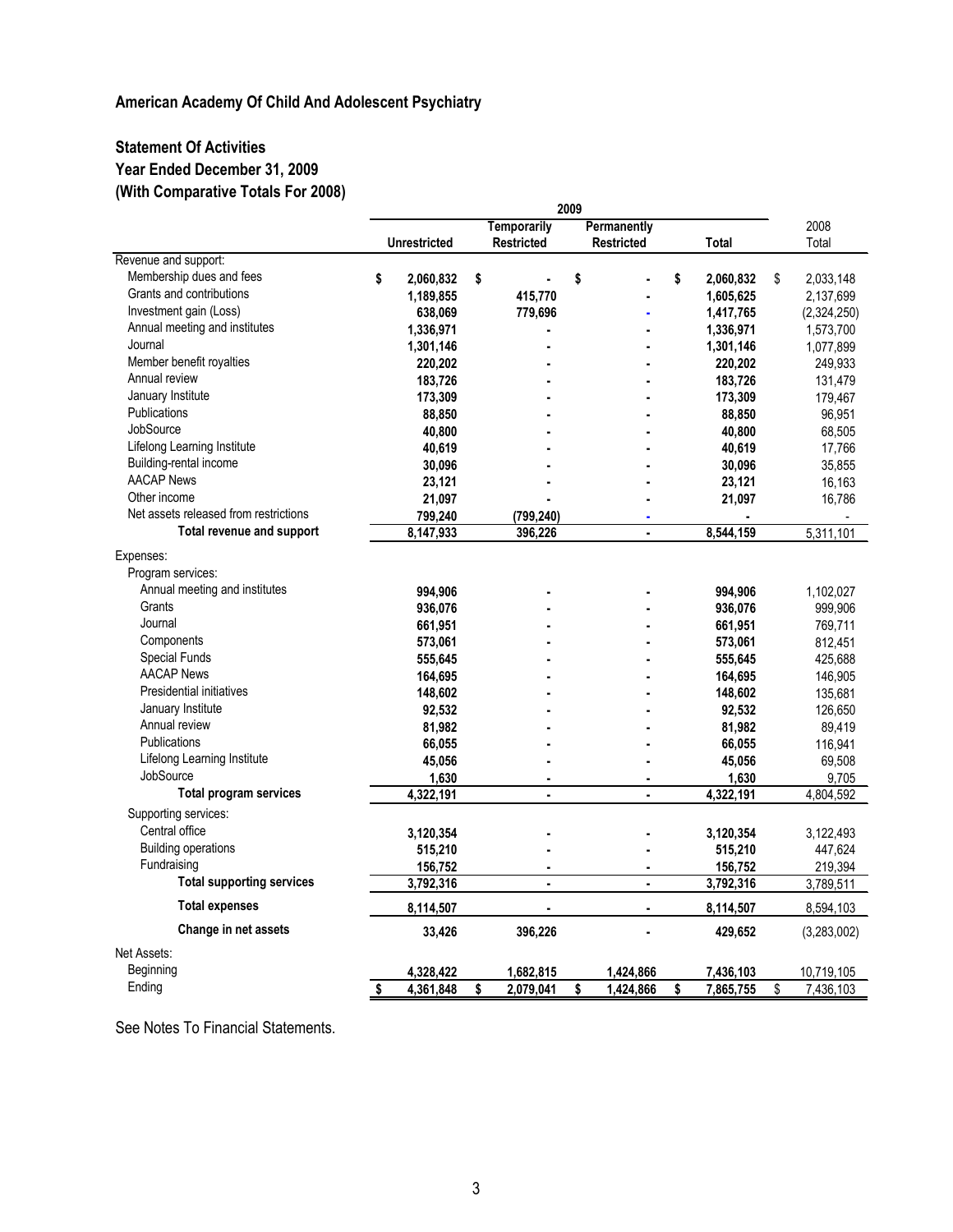# **Statement Of Cash Flows Year Ended December 31, 2009 (With Comparative Totals For 2008)**

|                                                       |                         | 2009          | 2008              |
|-------------------------------------------------------|-------------------------|---------------|-------------------|
| Cash Flows From Operating Activities                  |                         |               |                   |
| Change in net assets                                  | \$                      | 429,652       | \$<br>(3,283,002) |
| Adjustments to reconcile change in net assets to      |                         |               |                   |
| net cash provided by (used in) operating activities:  |                         |               |                   |
| Realized and unrealized (gains) losses on investments |                         | (1,244,787)   | 2,575,091         |
| <b>Bad debt</b>                                       |                         | 118,046       | 3,076             |
| Depreciation                                          |                         | 302,120       | 241,751           |
| Changes in assets and liabilities:                    |                         |               |                   |
| (Increase) decrease in:                               |                         |               |                   |
| Receivables                                           |                         | (199, 307)    | 365,890           |
| Prepaid expenses                                      |                         | (3, 360)      | (52, 355)         |
| Promises to give                                      |                         | 39,158        | (30,001)          |
| Increase (decrease) in:                               |                         |               |                   |
| Accounts payable and accrued expenses                 |                         | (334, 683)    | (180, 790)        |
| Deferred revenues                                     |                         | 829,462       | (161, 948)        |
| Regional council dues payable                         |                         | 82,368        | (58, 461)         |
| Security deposits                                     |                         | 478           | (675)             |
| Net cash provided by (used in) operating activities   |                         | 19,147        | (581, 424)        |
|                                                       |                         |               |                   |
| Cash Flows From Investing Activities                  |                         |               |                   |
| Purchase of property and equipment                    |                         | (171, 474)    | (1,026,394)       |
| Proceeds from sale of investments                     |                         | 1,994,552     | 1,688,240         |
| Purchases of investments                              |                         | (2, 164, 993) | (1,884,940)       |
| Net cash (used in) investing activities               |                         | (341, 915)    | (1, 223, 094)     |
|                                                       |                         |               |                   |
| Cash Flows From Financing Activities                  |                         |               |                   |
| Borrowings on note payable                            |                         |               | 500,000           |
| Principal payments on note payable                    |                         | (98, 336)     | (31, 953)         |
| Principal payments on capital lease                   |                         |               | (29, 712)         |
| Net cash (used in) provided by financing activities   |                         | (98, 336)     | 438,335           |
|                                                       |                         |               |                   |
| Net (decrease) in cash and cash equivalents           |                         | (421, 104)    | (1,366,183)       |
|                                                       |                         |               |                   |
| Cash And Cash Equivalents                             |                         |               |                   |
| Beginning                                             |                         | 1,253,123     | 2,619,306         |
| Ending                                                | $\sqrt[6]{\frac{1}{2}}$ | 832,019       | \$<br>1,253,123   |
| Supplemental Disclosure Of Cash Flow Information:     |                         |               |                   |
| Cash paid for interest                                |                         | 16,330        | \$<br>12,234      |
|                                                       |                         |               |                   |
|                                                       |                         |               |                   |

See Notes To Financial Statements.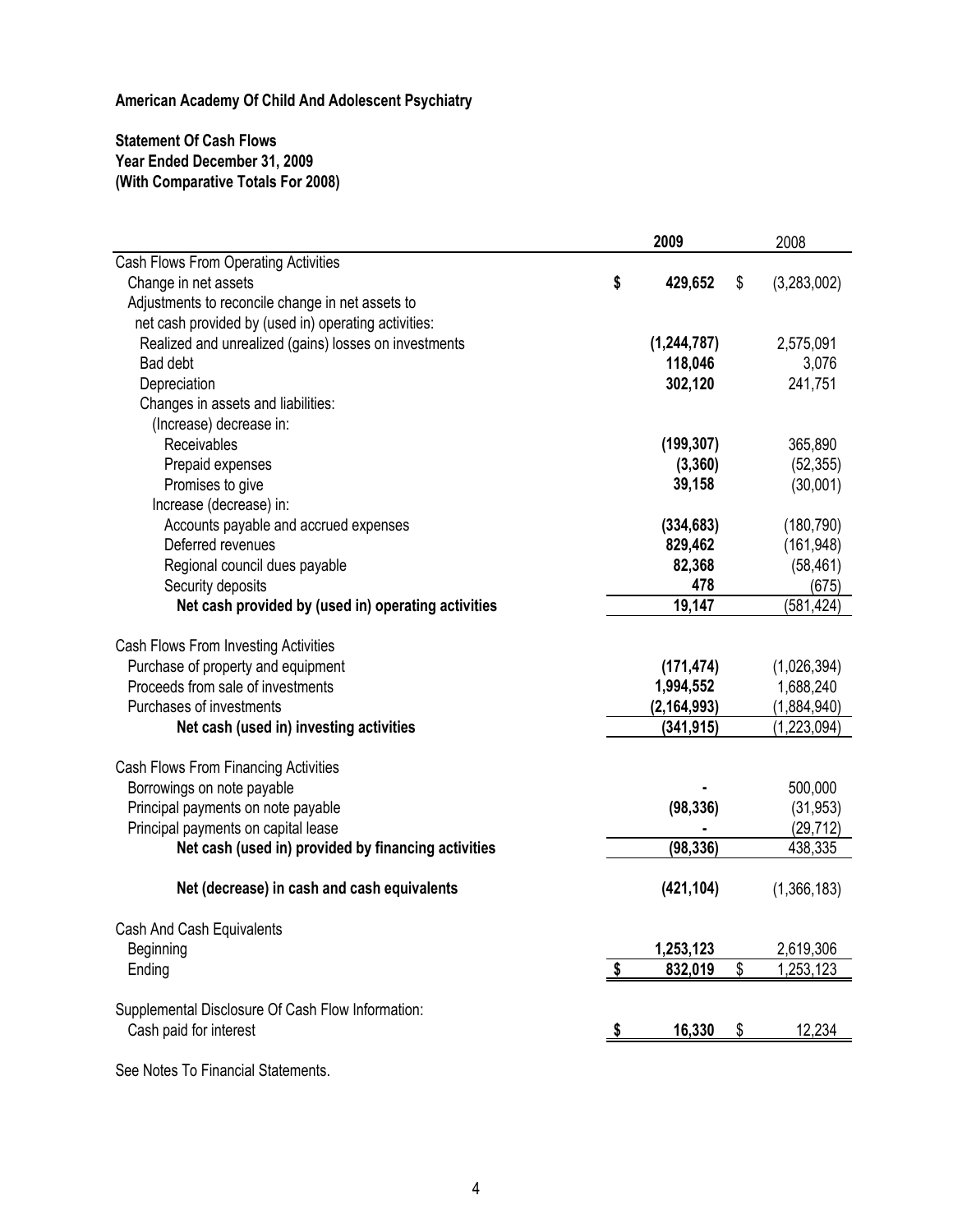#### **Notes To Financial Statements**

#### **Note 1. Nature Of Activities And Significant Accounting Policies**

Nature of activities: The American Academy of Child and Adolescent Psychiatry (AACAP) has been a growing and dynamic organization, giving direction to and responding quickly to new developments in the health care environment by addressing the needs of children, adolescents, and families. AACAP represents child and adolescent psychiatrists with at least five years of additional training beyond medical school, including two years in child and adolescent psychiatry residency. AACAP members actively research, diagnose, and treat psychiatric disorders affecting children, adolescents, and their families. AACAP supports this work through a variety of programs including Government liaison, national public information, and continuing education.

The following are descriptions of AACAP's significant programs:

Annual meeting and institutes: The annual meeting presents the latest research and clinical practice in the field of child and adolescent psychiatry to members and non-members. Institutes at the annual meeting, the January institute, and the lifelong learning institute provide continuing professional education on the latest topics in the field. It is worth noting that AACAP's 2009 annual meeting was held in Hawaii, during bad economic times.

Grant expenses: Through a number of federal and non-federal grants, AACAP supports research and training fellowships in the field of child and adolescent psychiatry.

Journal: Through the monthly *Journal of the American Academy of Child and Adolescent Psychiatry*, AACAP publishes peer review scientific papers and an online subscription.

Components: AACAP sponsors committees which work to increase the knowledge base about specific areas of interest for AACAP members and the public, and help AACAP disseminate information.

Special Funds: AACAP promotes and supports research careers, publicizes research and training opportunities, and sponsors initiatives to foster the development and continuing excellence of child and adolescent psychiatrists through fellowship programs, distinguished member lectures and research stipends.

AACAP News: The *AACAP News* is a bi-monthly publication designed to inform members about the latest developments in clinical practice and AACAP initiatives.

A summary of AACAP's significant accounting policies follows:

Basis of accounting: The financial statements are presented in accordance with the accrual basis of accounting, whereby, revenue is recognized when earned and expenses are recognized when incurred.

Basis of presentation: The financial statement presentation follows the recommendations of the Financial Accounting Standards Board Accounting Standards Codification (the Codification). As required by the Non-Profit Entities topic of the Codification, *Financial Statements of Not-for-Profit Organizations*, AACAP is required to report information regarding its financial position and activities according to three classes of net assets: unrestricted net assets, temporarily restricted net assets, and permanently restricted net assets.

Cash and cash equivalents: For purposes of reporting cash flows, AACAP considers all money market funds to be cash equivalents. All certificates of deposit, regardless of maturity, are considered investments. Cash held by investment custodians is also considered investments.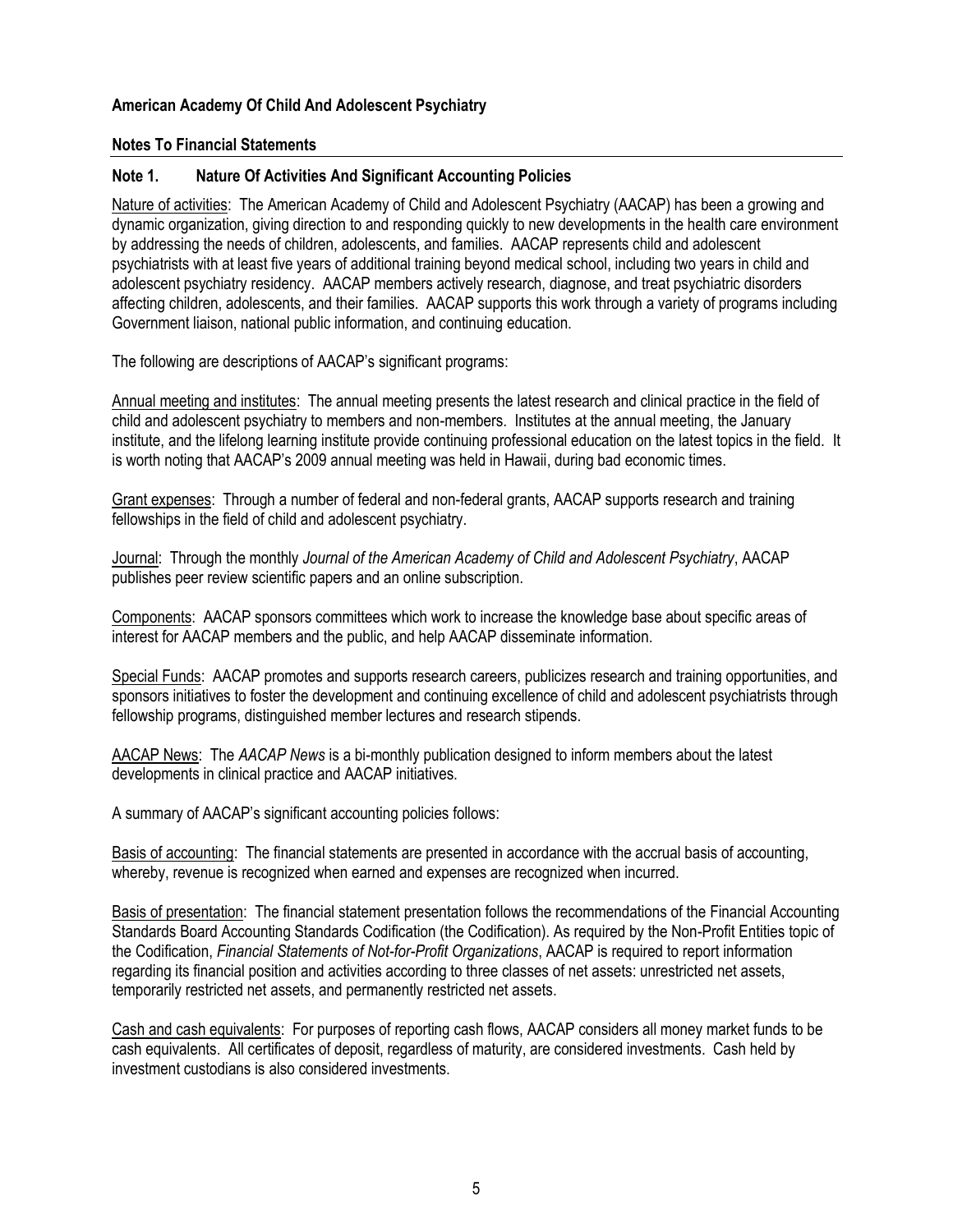#### **Notes To Financial Statements**

#### **Note 1. Nature Of Activities And Significant Accounting Policies (Continued)**

Financial risk: AACAP invests in a professionally managed portfolio that contains common stocks, mutual funds, and money market funds. Such investments are exposed to various risks such as market and credit. Due to the level of risk associated with such investments, and the level of uncertainty related to changes in the value of such investments, it is at least reasonably possible that changes in risks in the near term could materially affect investment balances and the amounts reported in the financial statements.

AACAP maintains its cash in bank deposit accounts that, at times, may exceed federally-insured limits. AACAP has not experienced any losses in such accounts. AACAP believes it is not exposed to any significant financial risk on cash and cash equivalents.

Investments: Investments are reported at fair value as determined by quoted market prices. Changes in fair value are recorded as a component of investment income in the statement of activities. Investment income and losses that are temporarily restricted based on donor stipulations are allocated based on the methodology detailed in Note 12.

Receivables: Receivables are carried at original invoice amounts less an estimate made for doubtful receivables based on a review of all outstanding amounts on a monthly basis. Management determines the allowance for doubtful accounts by identifying troubled accounts and by using historical experience applied to an aging of accounts. Receivables are written off when deemed uncollectible. Recoveries of receivables previously written off are recorded when received. The provision for doubtful accounts receivable of \$118,045 is based on management's evaluation of the collectibility of receivables.

Property and equipment: Property and equipment are recorded at cost. Depreciation is provided using the straightline method over estimated useful lives of 5 to 40 years. AACAP capitalizes all property and equipment purchased with a cost of \$1,000 or more.

Valuation of long-lived assets: AACAP accounts for the valuation of long-lived assets in accordance with the Codification. As required by the Non-Profit Entities topic of the Codification, *Accounting for the Impairment or Disposal of Long-Lived Assets,* it is required that long-lived assets and certain identifiable intangible assets be reviewed for impairment whenever events or changes in circumstances indicate that the carrying amount of an asset may not be recoverable. Recoverability of the long-lived asset is measured by a comparison of the carrying amount of the asset to future undiscounted net cash flows expected to be generated by the asset. If such assets are considered to be impaired, the impairment to be recognized is measured by the amount by which the carrying amount of the assets exceeds the estimated fair value of the assets. Assets to be disposed of are reported at the lower of the carrying amount or fair value, less costs to sell.

Unconditional promises to give: Unconditional promises to give are recognized as revenue or gains in the period received. Conditional promises to give are recognized when the conditions on which they depend are substantially met. Promises to give are carried at original amount pledged less an estimate made for doubtful promises based on a review of all outstanding promises on a monthly basis. Management determines the allowance for doubtful promises by regularly evaluating individual promises to give and considering prior history of donor and collectibility of past donations. Promises to give are written off when deemed uncollectible. Management has determined that no provision is necessary for promises to give at December 31, 2009. Recoveries of promises to give previously written off are recorded when received.

Regional council dues payable: Regional council dues payable consist of state and local AACAP chapter dues collected by AACAP which need to be paid out to chapters.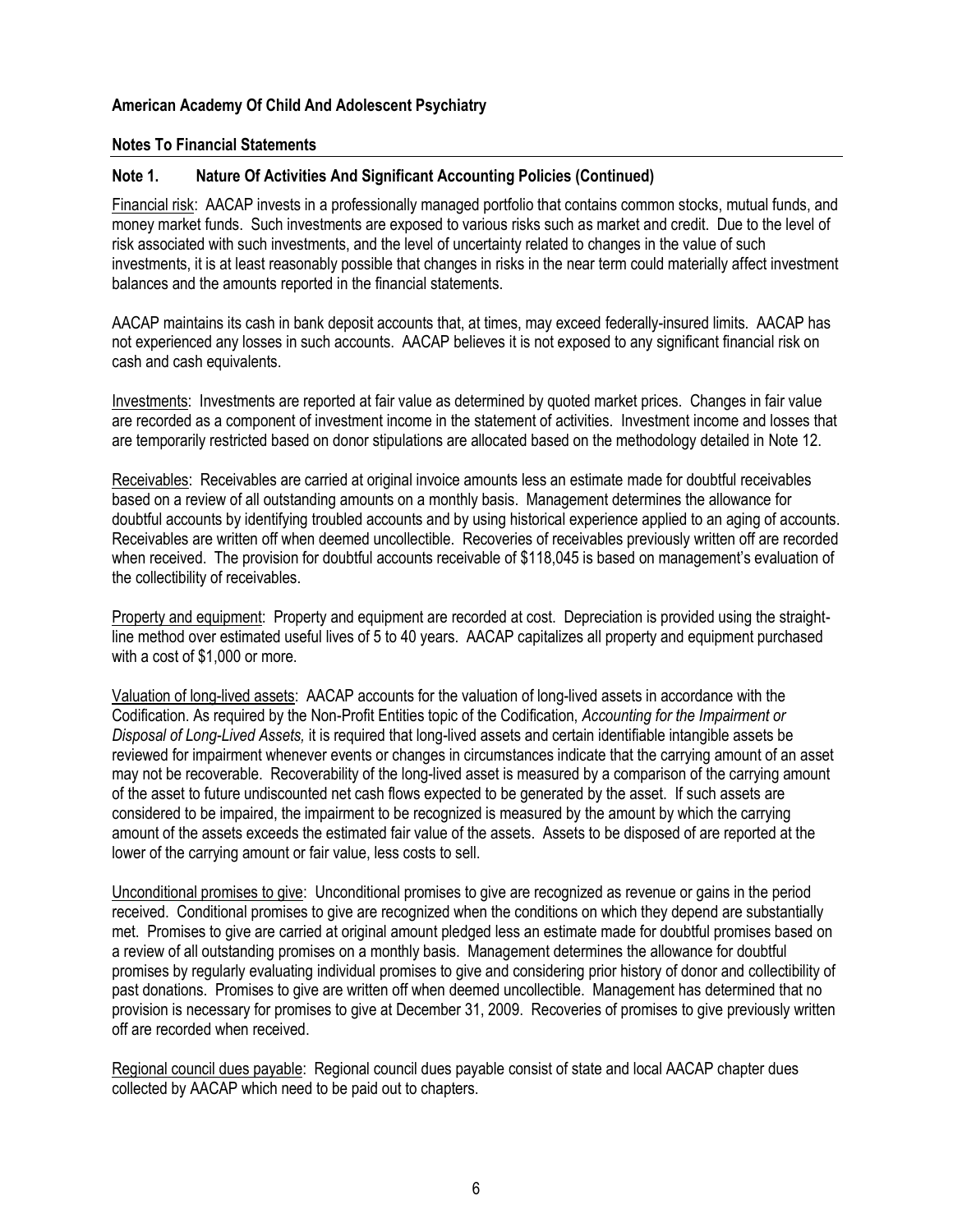#### **Notes To Financial Statements**

#### **Note 1. Nature Of Activities And Significant Accounting Policies (Continued)**

Board-designated net assets: AACAP's Board of Directors has designated net assets in the amount of \$257,787 at December 31, 2009, for the Presidential Initiative Funds.

Revenue and support: AACAP has federal and non-federal grants. Revenue from grants is recognized as services are performed and costs are incurred. Conditional grants are recognized when the conditions on which they depend are substantially met. Such grant funds received prior to conditions being met are reported as refundable advances.

All donor-restricted contributions are reported as an increase in temporarily or permanently restricted net assets, depending on the nature of the restriction. When a restriction expires (that is, when a stipulated time restriction ends or purpose restriction is accomplished), temporarily restricted net assets are reclassified to unrestricted net assets and reported in the statement of activities as net assets released from restrictions.

Membership dues and fees are recognized as revenue over the dues period which coincides with AACAP's calendar year. Dues received in advance are reported as deferred dues, and recognized during the period of membership.

Annual meetings and institutes revenues are recognized in the period the meetings and institutes occur. Payments received in advance are recorded as deferred revenue.

Journal revenue is recognized in the period it is earned. Initial publishing royalties received are recorded as deferred revenues, and recognized over the life of the publishing agreement.

Functional expense classification: The costs of providing various programs and supporting services have been summarized on a functional basis in the statement of activities.

Estimates: The preparation of financial statements requires management to make estimates and assumptions that affect the reported amounts of assets and liabilities, and disclosure of contingent assets and liabilities at the date of the financial statements, and the reported amounts of revenue and expenses during the reporting period. Actual results could differ from those estimates.

Prior year information: The financial statements include certain prior-year summarized comparative information in total but not by net asset class. Such information does not include sufficient detail to constitute a presentation in conformity with accounting principles generally accepted in the United States of America. Accordingly, such information should be read in conjunction with AACAP's financial statements for the year ended December 31, 2008, from which the summarized information was derived.

Reclassifications: Certain items in the December 31, 2008 financial statements have been reclassified to conform to the December 31, 2009 financial statement presentation. The reclassifications had no effect on the previously reported change in net assets.

Income taxes: AACAP is generally exempt from federal income taxes under the provisions of Section 501(c)(3) of the Internal Revenue Code. In addition, AACAP has been classified as an organization that is not a private foundation. Under current Internal Revenue Service regulations, advertising revenue earned in AACAP's publications, less applicable deductions, is subject to unrelated business income tax. There was no net tax liability for unrelated business income for the year ended December 31, 2009.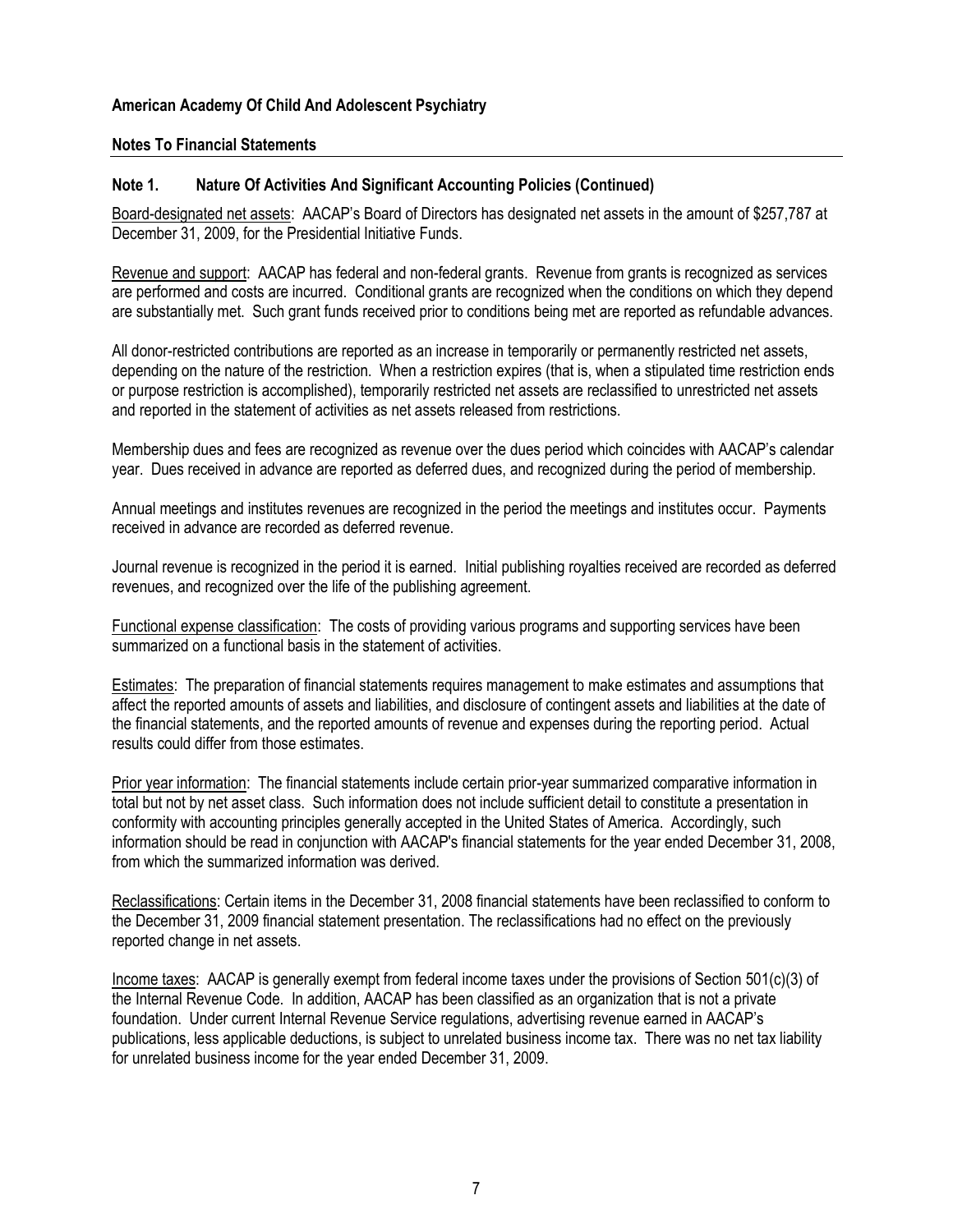#### **Notes To Financial Statements**

#### **Note 1. Nature Of Activities And Significant Accounting Policies (Continued)**

Income taxes (continued): On January 1, 2009, AACAP adopted the accounting standard on accounting for uncertainty in income taxes, which addresses the determination of whether tax benefits claimed or expected to be claimed on a tax return should be recorded in the financial statements. Under this guidance, AACAP may recognize the tax benefit from an uncertain tax position only if it is more-likely-than-not that the tax position will be sustained on examination by taxing authorities, based on the technical merits of the position. The tax benefits recognized in the financial statements from such a position are measured based on the largest benefit that has a greater than 50% likelihood of being realized upon ultimate settlement. The guidance on accounting for uncertainty in income taxes also addresses de-recognition, classification, interest and penalties on income taxes, and accounting in interim periods.

Management evaluated AACAP's tax positions and concluded that AACAP had taken no uncertain tax positions that require adjustment to the financial statements to comply with the provisions of this guidance. With few exceptions, AACAP is no longer subject to income tax examinations by the U.S. federal, state or local tax authorities for years before December 31, 2006.

Subsequent events: AACAP evaluated subsequent events for potential required disclosures through June 25, 2010, which is the date the financial statements were available to be issued.

#### **Note 2. Investments**

The fair value of investments at December 31, 2009, is as follows:

| <b>Equity Securities</b>             | \$<br>3,870,919 |
|--------------------------------------|-----------------|
| Fixed Income                         | 2,387,553       |
| <b>Real Estate Investment Trusts</b> | 386,230         |
| Money market funds                   | 31,482          |
|                                      | 6,676,184       |

Net investment gain for the year ended December 31, 2009, consists of the following:

| Realized and unrealized gains on investments | 1,244,787    |
|----------------------------------------------|--------------|
| Dividends and interest                       | 200,079      |
|                                              | 1,444,866    |
| Less management fees                         | 27,101       |
|                                              | 765.<br>.417 |

#### **Note 3. Receivables**

Receivables at December 31, 2009, consist of the following:

| General receivables                  | S | 596,524 |
|--------------------------------------|---|---------|
| Federal receivables                  |   | 187,472 |
|                                      |   | 783,996 |
| Less allowance for doubtful accounts |   | 118,045 |
|                                      |   | 665,951 |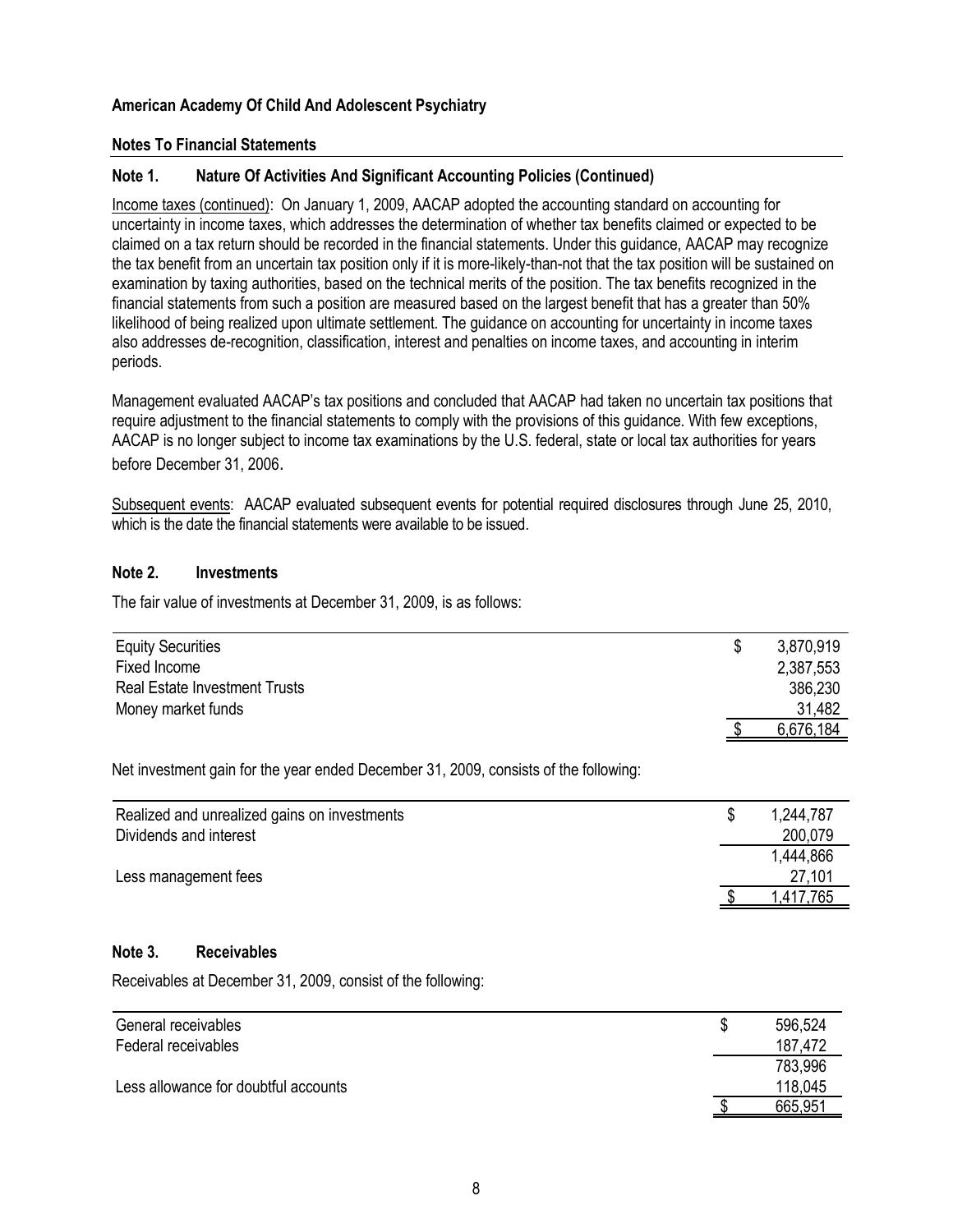#### **Notes To Financial Statements**

#### **Note 4. Promises To Give**

Unconditional promises to give due in one year or more are measured using the present value of future cash flows based on a discount rate of approximately six percent (6%). Unconditional promises to give at December 31, 2009, consist of the following:

| Amounts due in less than one year    | S | 17,250 |
|--------------------------------------|---|--------|
| Amounts due in one to two years      |   | 62,067 |
| Total unconditional promises to give |   | 79,317 |
| Less discount to net present value   |   | 8,527  |
| Net unconditional promises to give   |   | 70,790 |

## **Note 5. Property And Equipment**

Property and equipment at December 31, 2009, and depreciation expense for the year then ended, is as follows:

| <b>Asset Category</b>                                     | Estimated<br>Useful Lives | Cost                 | Accumulated<br>Depreciation | <b>Net</b>         | Depreciation<br>Expense |
|-----------------------------------------------------------|---------------------------|----------------------|-----------------------------|--------------------|-------------------------|
| Building and improvements<br>Office equipment, computers, | 10 to 40 years            | \$3,554,967          | \$1,510,616                 | \$2,044,351        | \$215,612               |
| and software<br>Land                                      | 3 to 10 years             | 1,021,133<br>375,417 | 789,427<br>۰                | 231,706<br>375,417 | 86,508                  |
|                                                           |                           | 4,951,517            | 2,300,043                   | \$2,651,474        | 302,120                 |

#### **Note 6. Deferred Revenues**

Deferred revenues at December 31, 2009, consist of the following:

| <b>Membership Dues</b>     | \$ | 1,057,875 |
|----------------------------|----|-----------|
| Initial Publishing Royalty |    | 750,000   |
| January Institute          |    | 141,155   |
| Other                      |    | 20,550    |
|                            | ጥ  | 1,969,580 |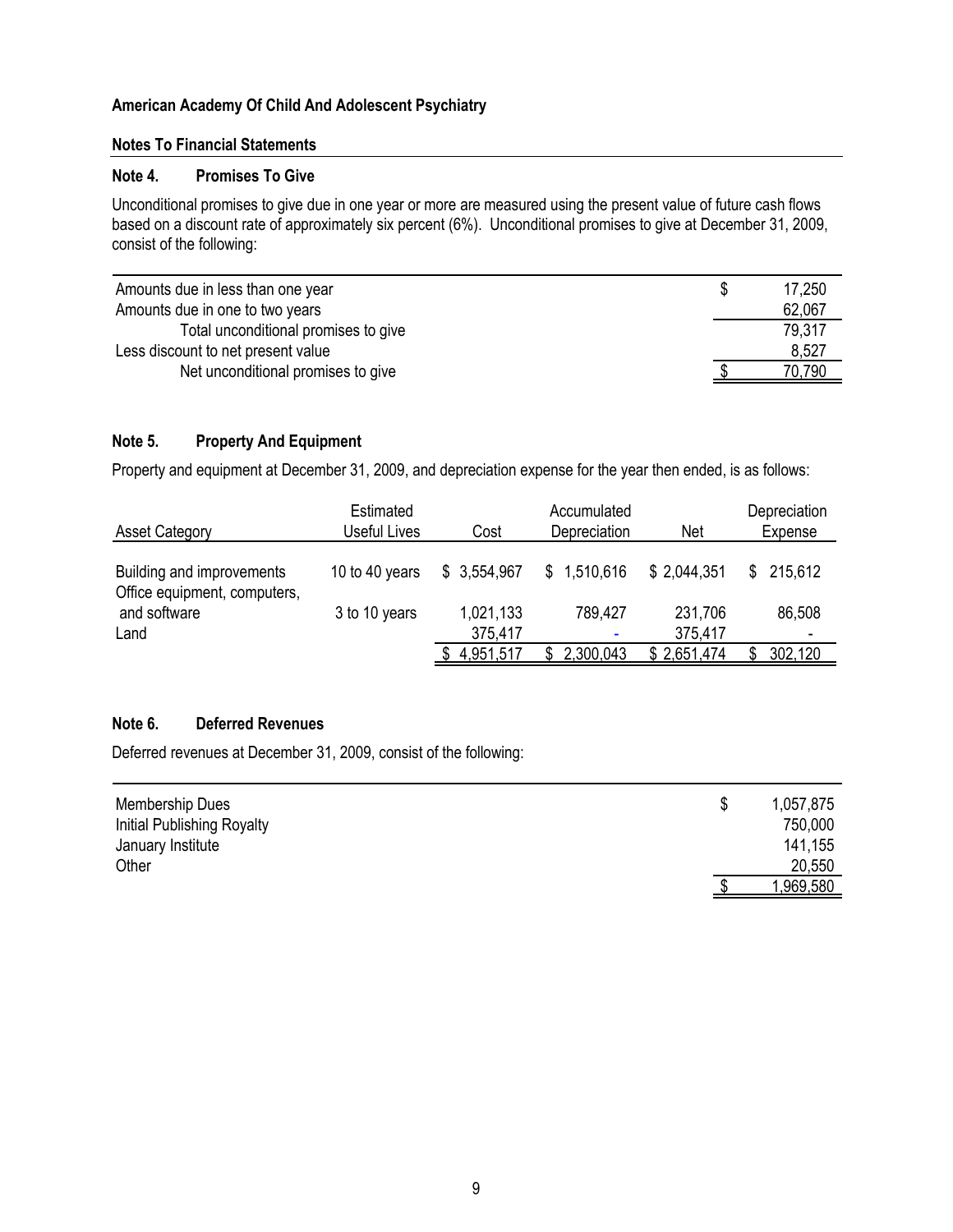#### **Notes To Financial Statements**

#### **Note 7. Note Payable**

AACAP entered into a loan agreement with SunTrust Bank on May 1, 2008. The loan provided AACAP \$500,000, at an interest rate of 4.207%. The loan was interest only for the first 90 days, and is payable over a five year period. AACAP is subject to various reporting requirements and covenants, as detailed in the loan agreement. The loan is secured by all of AACAP's cash deposits held with SunTrust Bank. At December 31, 2009, all of AACAP's cash is held with SunTrust Bank. As of December 31, 2009, AACAP was not in compliance with the financial reporting requirement or the annual debt service coverage ratio requirement. AACAP has received waivers from SunTrust Bank for both requirements. AACAP obtained this loan to finance its building renovations.

The future principal payments on the loan at December 31, 2009 are due as follows:

Years Ending December 31,

| 2010 | \$<br>102,704 |
|------|---------------|
| 2011 | 107,171       |
| 2012 | 111,816       |
| 2013 | 48,020        |
|      | 369,711       |

#### **Note 8. Building Rental**

During the year ended December 31, 2009, AACAP leased a portion of its building under an operating lease. The lease will expire on April 30, 2010. Rental income for the year ended December 31, 2009, was \$30,096.

#### **Note 9. Retirement Plan**

AACAP maintains a defined contribution pension plan for its full-time employees. Contributions are made on behalf of eligible employees at the rate of 10% of their compensation below the social security wage base, and 15.7% of compensation in excess of the social security taxable wage base. Amounts contributed to the plan for the year ended December 31, 2009, were \$152,140.

#### **Note 10. Commitments**

Hotels: AACAP has entered into several contracts for hotel room rentals relating to its annual meetings to be held during the years ending December 31, 2010 through 2013. In the event of cancellation, AACAP is required to pay various costs of the hotel rooms as stipulated in the contracts, the amounts of which are dependent upon the date of cancellation.

Publishing: AACAP has entered into a new publishing agreement with Elsevier Inc., effective January 1, 2010 and extends through 2014. Under this agreement, AACAP is entitled to receive minimum royalty payments, as well as an annual additional royalty.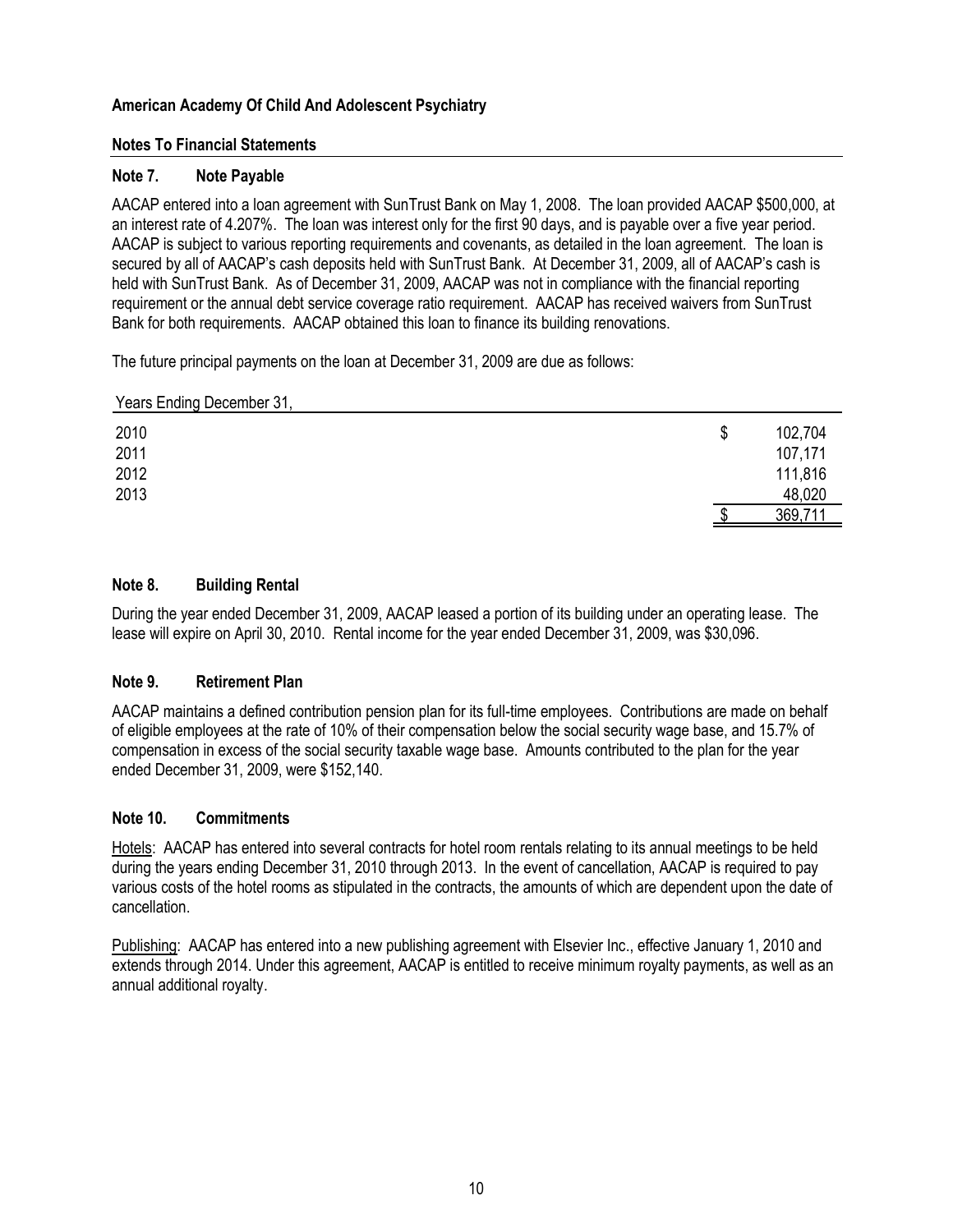#### **Notes To Financial Statements**

#### **Note 10. Commitments (Continued)**

AACAP's minimum royalty payments under the Elsevier Inc., agreement will be.

#### Years Ending December 31,

| 2010 | \$<br>751,723 |
|------|---------------|
| 2011 | 825,399       |
| 2012 | 906,289       |
| 2013 | 995,887       |
| 2014 | 1,094,333     |
|      | 4,573,631     |

Elsevier Inc., will pay AACAP an additional annual royalty of \$350,000 during the year ending December 31, 2010. Beginning in 2011, this additional annual royalty will increase annually, commensurate with increases in the Federal Bureau of Labor Statistics, Consumer Price Index (CPI) for all Urban Consumers.

Executive Employment Agreement: AACAP has previously entered into an employment agreement with its Executive Director. This agreement contains a severance package for termination without cause. In addition, AACAP has agreed to provide its Executive Director with additional compensation upon resignation, assuming a oneyear notice is provided to AACAP, and that the Executive Director would be available to the next Executive Director and President.

## **Note 11. Contingency**

AACAP participates in a federally-assisted grant program that is subject to financial and compliance audits by the federal agency or its representatives. As such, there exists a contingent liability for potential questioned costs that may result from such an audit. Management does not anticipate any significant adjustments that may result from such audits.

## **Note 12. Temporarily Restricted Net Assets**

The composition of temporarily restricted net assets as of December 31, 2009, along with the activity in the temporarily restricted funds for the year then ended, is as follows. For the year ended December 31, 2009, AACAP allocated investment gains to its temporarily restricted net asset funds. This allocation has two components. The first is an allocation based on the balance and activity in each temporarily restricted fund. The second is an allocation based on the balance and activity in each permanently restricted fund. In each of the two allocations described above, the allocation methodology is the same, and the allocated investment gains are recorded within the respective temporarily restricted fund. The allocations were calculated for each fund based on the balance in each fund at December 31, 2008, plus the current year activities, divided by AACAP's average investment balance for the year ended December 31, 2009, multiplied by AACAP's gross investment gains for the year ended December 31, 2009. In 2009, AACAP changed which programs receive the investment income allocation. AACAP no longer allocates investment income to short term programs. AACAP allocated investments gains to these programs to recover allocated losses in 2008. Temporarily restricted funds which are driven by multi-year promises to give, are allocated differently. AACAP only allocates the investment gain based on the actual cash received by year-end, and excludes the amount that has yet to be received. In addition, AACAP did not allocate investment gains to temporarily restricted programs which were concluded during the fiscal year.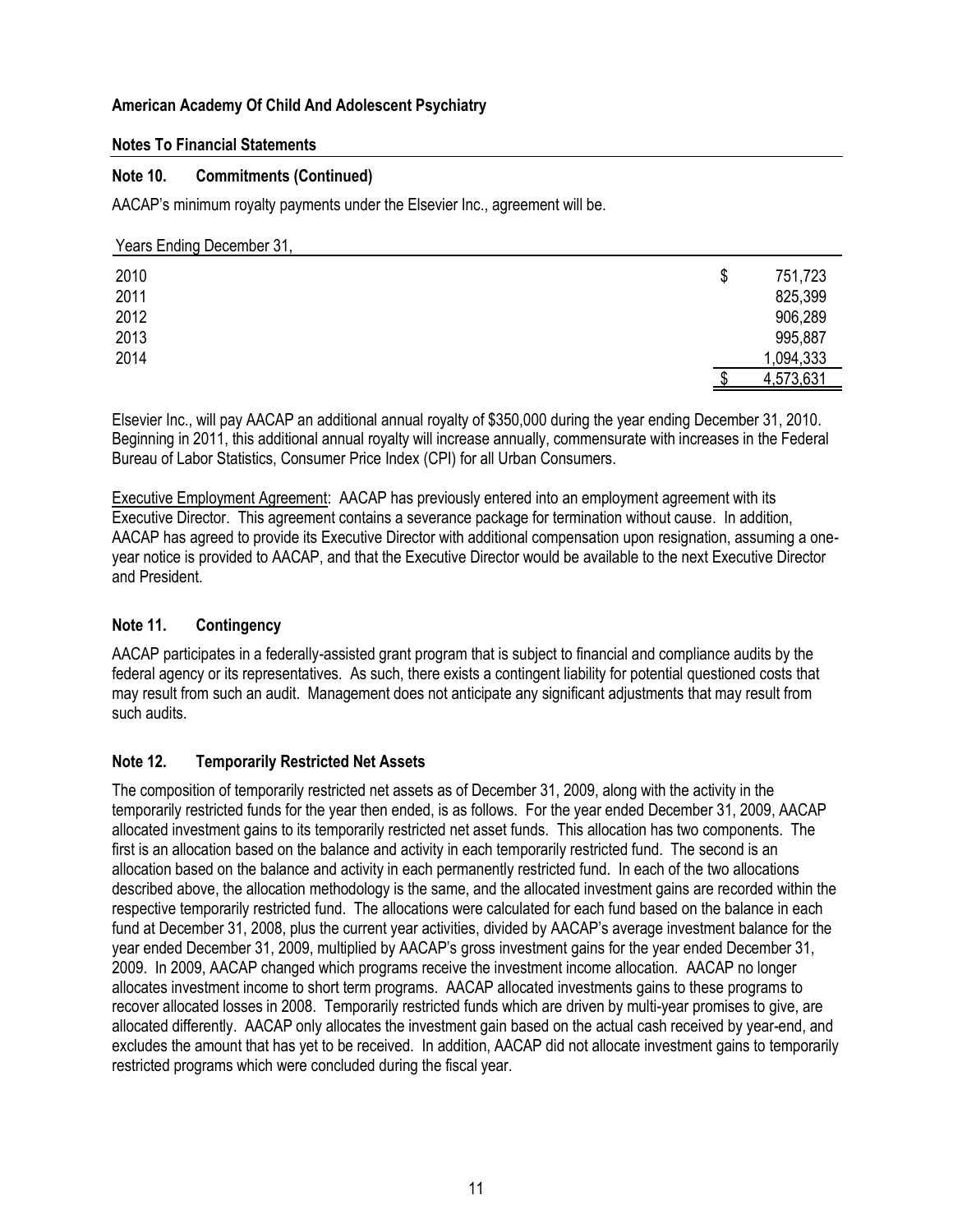# **Notes To Financial Statements**

# **Note 12. Temporarily Restricted Net Assets (Continued)**

|                                                             | Balance                  |    | <b>Net Assets</b>        |    |                              | <b>Transfers within</b> |                          | Investment Income |                          | Investment Income on |                          | <b>Balance</b> |                |
|-------------------------------------------------------------|--------------------------|----|--------------------------|----|------------------------------|-------------------------|--------------------------|-------------------|--------------------------|----------------------|--------------------------|----------------|----------------|
|                                                             | December 31,             |    | Grants and               |    | Released from<br>Temporarily |                         | On Temporarily           |                   | Permanently              |                      | December 31,             |                |                |
|                                                             | 2008                     |    | Contributions            |    | Restrictions                 |                         | Restricted               |                   | Restricted               |                      | Restricted               |                | 2009           |
| Campaign for America's Kids                                 | \$<br>470,673            | \$ | 84,629                   | \$ | (169, 466)                   | \$                      | $\bar{\phantom{a}}$      | s,                | 93,333                   | \$                   | $\mathcal{L}$            | \$             | 479,169        |
| <b>Endowment Fund</b>                                       | 99.563                   |    | 600                      |    |                              |                         | (47, 983)                |                   | 12,622                   |                      | 180.264                  |                | 245.066        |
| Pilot Research Awards (Eli Lilly)                           | 137,178                  |    | 96,000                   |    | (110, 908)                   |                         | $\sim$                   |                   | 76,658                   |                      | $\sim$                   |                | 198,928        |
| E. Schlosser Lewis                                          | 91,397                   |    | 47,900                   |    | (64, 142)                    |                         |                          |                   | 18,180                   |                      | 96,759                   |                | 190,094        |
| Karl Menninger Plenary                                      | 135,306                  |    | $\overline{a}$           |    | (5, 345)                     |                         | $\overline{\phantom{a}}$ |                   | 31,437                   |                      | $\overline{a}$           |                | 161,398        |
| Berman Learning Disability Fund                             | 92,498                   |    | ÷,                       |    | (436)                        |                         |                          |                   | 22,270                   |                      | ÷.                       |                | 114,332        |
| <b>Congressional Fellow Program</b>                         | 72,617                   |    | 12,890                   |    | (30, 975)                    |                         |                          |                   | 40,580                   |                      | $\sim$                   |                | 95.112         |
| Spurlock Fund-NIDA                                          | 44,441                   |    | 20,575                   |    | (23, 019)                    |                         |                          |                   | 24,834                   |                      |                          |                | 66,831         |
| Stubblefield AMA House of Delegates                         | 44,906                   |    | $\sim$                   |    | (904)                        |                         |                          |                   | 10,644                   |                      | $\sim$                   |                | 54,646         |
| Abramson Fund                                               | 11,516                   |    |                          |    | (3,964)                      |                         |                          |                   | 1,827                    |                      | 42,962                   |                | 52,341         |
| General Resident Travel Awards (Eli Lilly)                  | 27,493                   |    | 51,500                   |    | (46, 871)                    |                         |                          |                   | 15,364                   |                      | $\overline{a}$           |                | 47,486         |
| <b>Endowed Dues</b>                                         | 26,213                   |    | 10,000                   |    | (14)                         |                         |                          |                   | 8,756                    |                      | $\overline{a}$           |                | 44,955         |
| John F. McDermott Assistant Editor in Residence             | 34,667                   |    | $\tilde{\phantom{a}}$    |    |                              |                         | $\blacksquare$           |                   | 8,386                    |                      | $\blacksquare$           |                | 43,053         |
| John Schowalter Resident                                    | 32.079                   |    |                          |    |                              |                         |                          |                   | 7,760                    |                      |                          |                | 39.839         |
| Spurlock Fund - CMHS                                        | 47,674                   |    | $\overline{\phantom{a}}$ |    | (39, 137)                    |                         |                          |                   | 26,641                   |                      | $\sim$                   |                | 35,178         |
| Tarjan Fund for Mental Retardation                          | 23,314                   |    |                          |    | (1, 442)                     |                         |                          |                   | 5,291                    |                      | ÷,                       |                | 27,163         |
| Phillps Fund for Prevention                                 | 15,213                   |    | $\tilde{\phantom{a}}$    |    | (14, 493)                    |                         |                          |                   | 174                      |                      | 24,687                   |                | 25,581         |
| Simon Wile Fund                                             | 17,606                   |    | $\overline{a}$           |    | (570)                        |                         |                          |                   | 4,121                    |                      | ÷,                       |                | 21,157         |
| Cancro Award                                                | 16,223                   |    | $\overline{\phantom{a}}$ |    | (2,962)                      |                         |                          |                   | 3,208                    |                      | $\sim$                   |                | 16,469         |
| Spurlock Fund-AACAP                                         | 15,582                   |    |                          |    | (2, 583)                     |                         |                          |                   | 3,144                    |                      | $\overline{\phantom{a}}$ |                | 16,143         |
| Aubrey Metcalf Fund (Northern California - ROCAP)           | $\sim$                   |    | 12,420                   |    | $\sim$                       |                         |                          |                   | 3,004                    |                      | $\sim$                   |                | 15,424         |
| <b>Beatrice Hamburg Award</b>                               | 11.185                   |    |                          |    | (1,010)                      |                         |                          |                   | 2,461                    |                      |                          |                | 12,636         |
| Life Member Fund                                            | $\sim$                   |    | 10,150                   |    | $\sim$                       |                         |                          |                   | 2,455                    |                      | $\sim$                   |                | 12,605         |
| Quest for the Test - Pilot Research Award (Sang Foundation) | $\overline{a}$           |    | 19,000                   |    | (7, 829)                     |                         |                          |                   |                          |                      | $\overline{a}$           |                | 11,171         |
| Robinson/Cunningham                                         | 8,554                    |    | $\sim$                   |    | (100)                        |                         |                          |                   | 2,045                    |                      | $\sim$                   |                | 10,499         |
| Klingenstein                                                |                          |    | 20,000                   |    | (10, 246)                    |                         |                          |                   |                          |                      |                          |                | 9,754          |
| Marshall Schecter Lecture Fund                              | 6,533                    |    | $\overline{\phantom{a}}$ |    | $\sim$                       |                         |                          |                   | 1,580                    |                      | $\sim$                   |                | 8,113          |
| <b>Regional Student Interest Groups</b>                     | 9,123                    |    |                          |    | (6,500)                      |                         |                          |                   | 5,098                    |                      |                          |                | 7,721          |
| Marcelino Amaya Fund                                        | 5,979                    |    | 3,500                    |    | (3,765)                      |                         | $\sim$                   |                   | 1,382                    |                      | $\mathbf{r}$             |                | 7.096          |
| Jerry M. Wiener Resident                                    | 4,812                    |    | $\blacksquare$           |    |                              |                         |                          |                   | 1,164                    |                      | ÷.                       |                | 5,976          |
| Psychodyanmic Psychotherapy Research Project                | $\sim$                   |    | 2,500                    |    | $\overline{a}$               |                         |                          |                   | 605                      |                      | $\sim$                   |                | 3,105          |
| eAACAP - Psychopharmacology Online CME(Eli Lilly)           | 149,528                  |    | $\overline{\phantom{a}}$ |    | (149, 528)                   |                         |                          |                   |                          |                      |                          |                | $\blacksquare$ |
| Regional Council Advocacy-McNeill                           | 25,120                   |    | $\overline{\phantom{a}}$ |    | $\mathbf{r}$                 |                         | (25, 120)                |                   | $\overline{\phantom{a}}$ |                      | $\sim$                   |                |                |
| CAP/Education Outreach Program (Travel Grants)              | 4,136                    |    |                          |    | (32, 830)                    |                         | 28,694                   |                   |                          |                      |                          |                |                |
| <b>ECSII Development &amp; Test</b>                         | 1,686                    |    | $\overline{\phantom{a}}$ |    | (1,686)                      |                         |                          |                   | ٠                        |                      | $\sim$                   |                |                |
| eAACAP - Substance Use Curriculum (Shire)                   | $\overline{a}$           |    | 9,106                    |    | (9, 106)                     |                         |                          |                   |                          |                      |                          |                | $\blacksquare$ |
| Rieger Scientific Achievement Award                         | $\sim$                   |    | 5,000                    |    | (5,000)                      |                         |                          |                   |                          |                      |                          |                |                |
| Rieger Psychotherapy Award                                  |                          |    | 5,000                    |    | (5,000)                      |                         |                          |                   |                          |                      |                          |                |                |
| Rieger Service Award                                        | ä,                       |    | 5,000                    |    | (5,000)                      |                         | $\sim$                   |                   |                          |                      | $\sim$                   |                | $\blacksquare$ |
| <b>Parent Collaboration Initiatives/Summit</b>              |                          |    |                          |    | (10, 216)                    |                         | 10,216                   |                   |                          |                      |                          |                |                |
| Assembly - Advocacy & Collaboration                         | $\overline{\phantom{a}}$ |    | $\tilde{\phantom{a}}$    |    | (34, 193)                    |                         | 34,193                   |                   | ÷.                       |                      | ÷.                       |                | $\blacksquare$ |
|                                                             | \$<br>1,682,815          | \$ | 415,770                  | \$ | (799, 240)                   | \$                      | $\sim$                   | \$                | 435,024                  | \$                   | 344,672                  | \$             | 2.079.041      |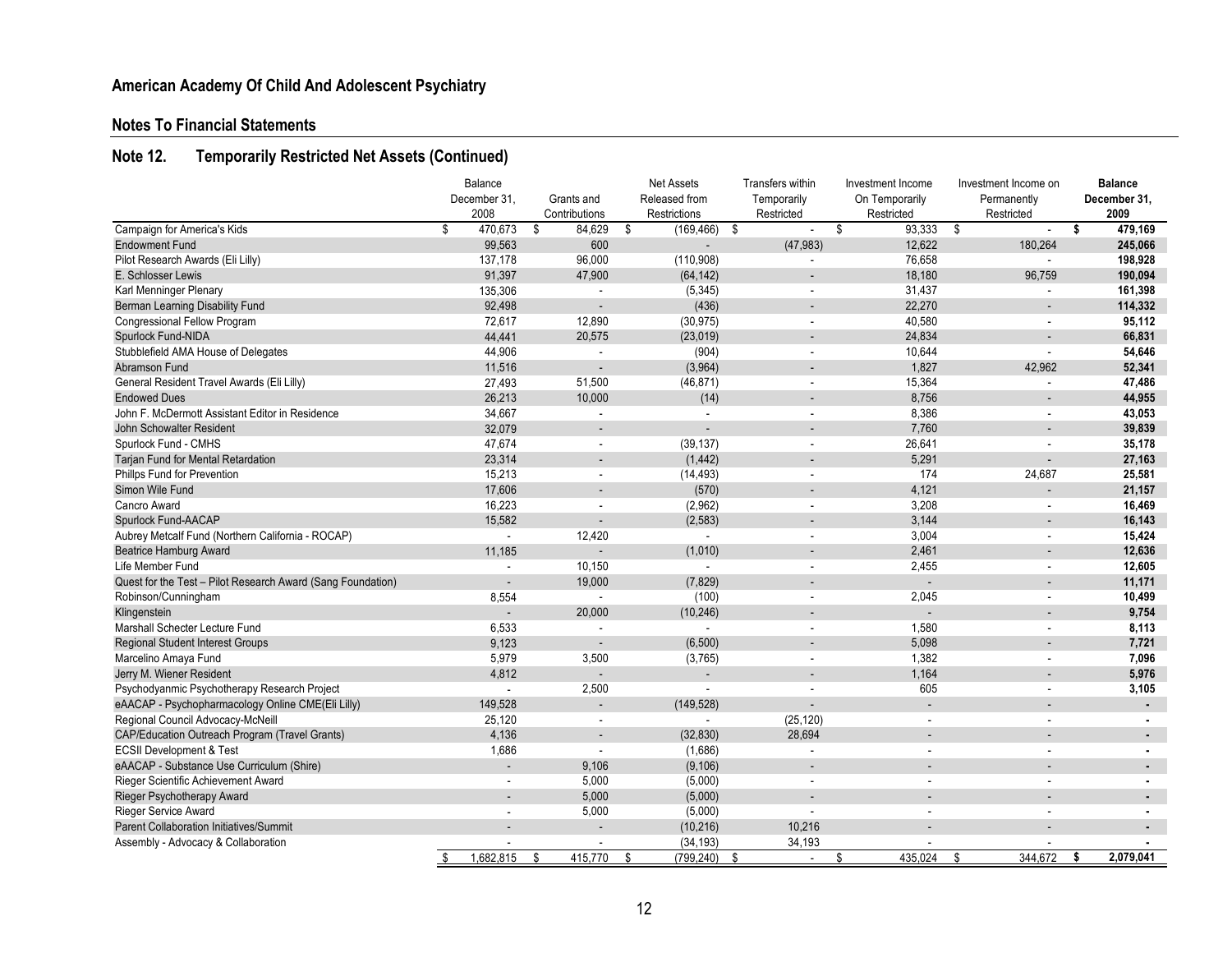#### **Notes To Financial Statements**

## **Note 13. Permanently Restricted and Board Designated Net Assets**

In August 2008, the Codification on *Endowments of Not-for-Profit Organizations: Net Asset Classification of Funds Subject to an Enacted Version of the Uniform Prudent Management of Institutional Funds Act, and Enhanced Disclosures for All Endowment Funds* was issued. The Codification addresses accounting issues related to guidelines in the Uniform Prudent Management of Institutional Funds Act of 2006 (UPMIFA), which was adopted by the National Conferences of Commissioners on Uniform State Laws in July 2006. Management has interpreted UPMIFA as requiring the preservation of the fair value of original donor-restricted contributions as of the date of the gift, absent explicit donor stipulations to the contrary. As a result of this interpretation, AACAP classifies as permanently restricted net assets (a) the original value of permanently restricted cash contributions and (b) the discounted value of future permanently restricted cash contributions, net of allowance for uncollectible promises. The remaining portion of donor-restricted cash contributions are classified as temporarily restricted net assets until those amounts are appropriated for expenditure in a manner consistent with the standard of prudence prescribed by UPMIFA. In accordance with UPMIFA, AACAP considers the following factors in making a determination to appropriate or accumulate donor-restricted cash contributions:

- The purposes of AACAP and donor-restricted endowment fund
- The duration and preservation of the funds
- General economic conditions
- The possible effect of inflation and deflation
- The expected total return from income and the appreciation of investments
- **Investment policies**

Spending policy: All earnings from AACAP's permanently restricted net assets are recorded as temporarily restricted net assets, as each permanently restricted fund has a temporarily restricted component. AACAP's permanently restricted funds are geared towards programmatic spending that falls within the mission and purpose of AACAP. AACAP analyzes the balance in the temporarily restricted component of the fund when evaluating the ability to spend prudently on related programs which coincide with the purpose of the fund. AACAP's endowment fund is used to support programs that promote the health and development of children, adolescents, and families. The programs which AACAP supports are ultimately decided by the Council. Board designated net assets are used to fund programs determined by the President.

Investment policy: AACAP invests all permanently restricted funds, as well as other invested funds, in a pooled fund managed by an investment manager according to the objectives and guidelines of AACAP's Statement of Investment Objectives. AACAP's overall objective is to outperform inflation while minimizing potential losses. At least annually, AACAP's Financial Planning Committee, in consultation to the Treasurer and Executive Director, will review the Statement of Investment Objectives to determine their continued applicability. Ultimate authority and responsibility for the financial policies rest with the Council.

AACAP's endowment funds consist of the following at December 31, 2009:

|                                                                      | Unrestricted      | Temporarily<br>Restricted              | Permanently<br>Restricted                | ™otal                |
|----------------------------------------------------------------------|-------------------|----------------------------------------|------------------------------------------|----------------------|
| Donor-restricted endowment funds<br>Board-designated endowment funds | $\sim$<br>257,787 | 513.082 \$<br>$\overline{\phantom{0}}$ | 1,424,866 \$<br>$\overline{\phantom{0}}$ | 1,937,948<br>257,787 |
|                                                                      | 257.787           | 513,082                                | .424,866                                 | 2,195,735            |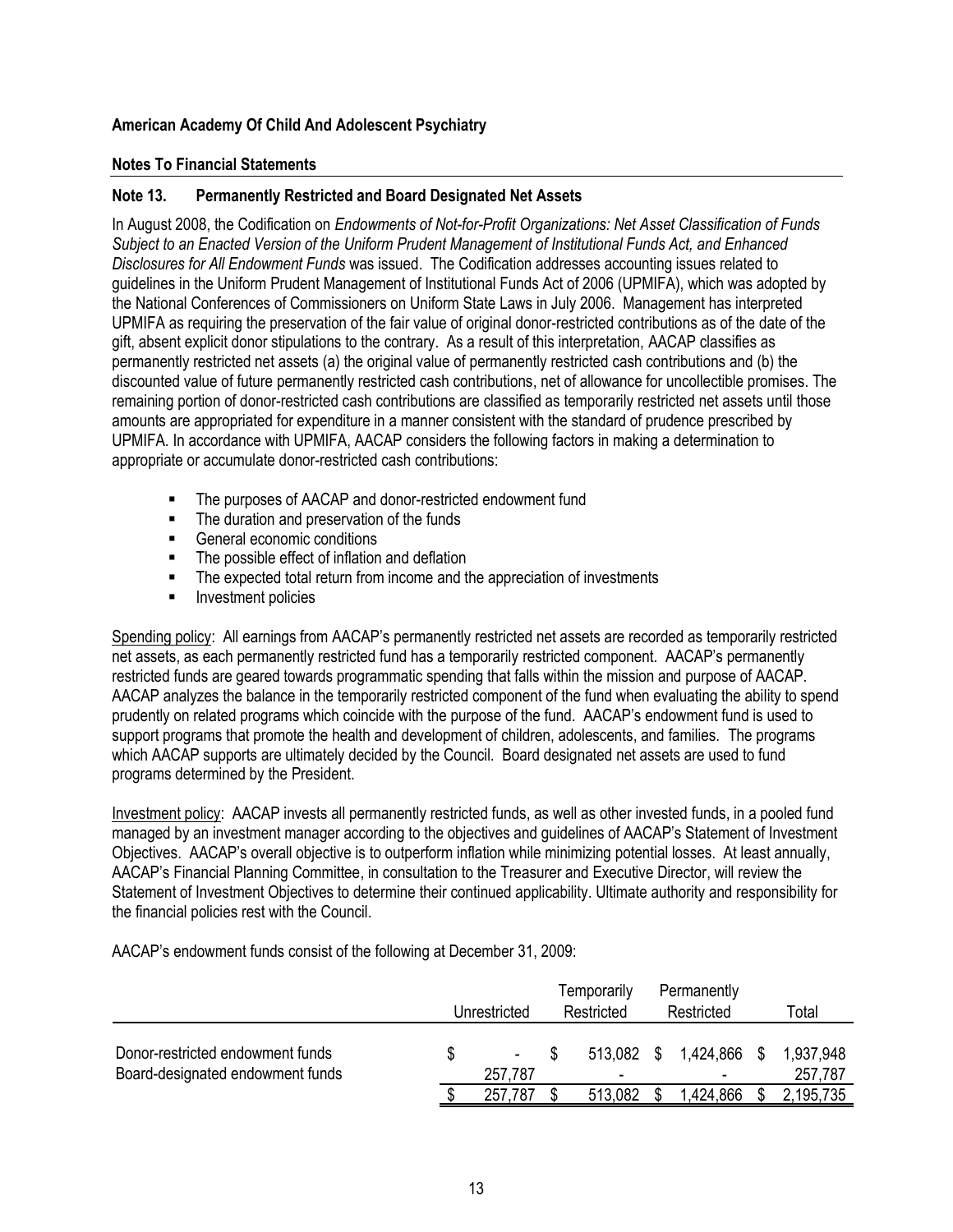#### **Notes To Financial Statements**

## **Note 13. Permanently Restricted and Board Designated Net Assets (Continued)**

Endowment fund activity for the year ended December 31, 2009, consists of the following:

|                                                   |   | Unrestricted | Temporarily<br>Restricted |   | Permanently<br>Restricted |   | Total      |
|---------------------------------------------------|---|--------------|---------------------------|---|---------------------------|---|------------|
| Endowment net assets, beginning of year           | S | 194,045      | 217,689                   | S | 1,424,866                 | S | 1,836,600  |
| Grants and contributions                          |   | 150,000      | 48,500                    |   |                           |   | 198,500    |
| Investment gain                                   |   |              | 377,475                   |   |                           |   | 377,475    |
| Amounts appropriated for expenditure              |   | (86, 258)    | (82, 599)                 |   |                           |   | (168, 857) |
| Transfer within temporarily restricted net assets |   |              | (47,983)                  |   |                           |   | (47, 983)  |
| Endowment net assets, end of year                 |   | 257,787      | 513,082                   |   | ,424,866                  |   | 2,195,735  |

All AACAP endowment funds are included with the investments as shown in Note 2.

Permanently restricted net assets at December 31, 2009, consist of the following endowments:

| <b>Endowment Fund</b>               | 745,206<br>S |
|-------------------------------------|--------------|
| E. Schlosser Lewis Fund             | 400,000      |
| Abramson Fund                       | 177,605      |
| <b>Phillips Fund for Prevention</b> | 102,055      |
|                                     | \$1,424,866  |

Board designated net assets at December 31, 2009, consist of the following programs:

| Drell Presidential Initiative Fund<br><b>Greenhill Presidential Initiative Fund</b> |    | \$149,711<br>108,076 |
|-------------------------------------------------------------------------------------|----|----------------------|
|                                                                                     | S. | 257,787              |

#### **Note 14. Funds Provided To Subrecipients**

The following funds were provided to the subrecipients listed below under the K-12 federal program during the year ended December 31, 2009:

| Mount Sinai School of Medicine       | \$<br>148.949 |
|--------------------------------------|---------------|
| Denver Health and Hospital           | 148,457       |
| UCLA Neuropsychiatric Institute      | 141,411       |
| Medical University of South Carolina | 99,560        |
| Johns Hopkins University             | 60,260        |
| University of Colorado               | 45,510        |
|                                      | 644,147       |